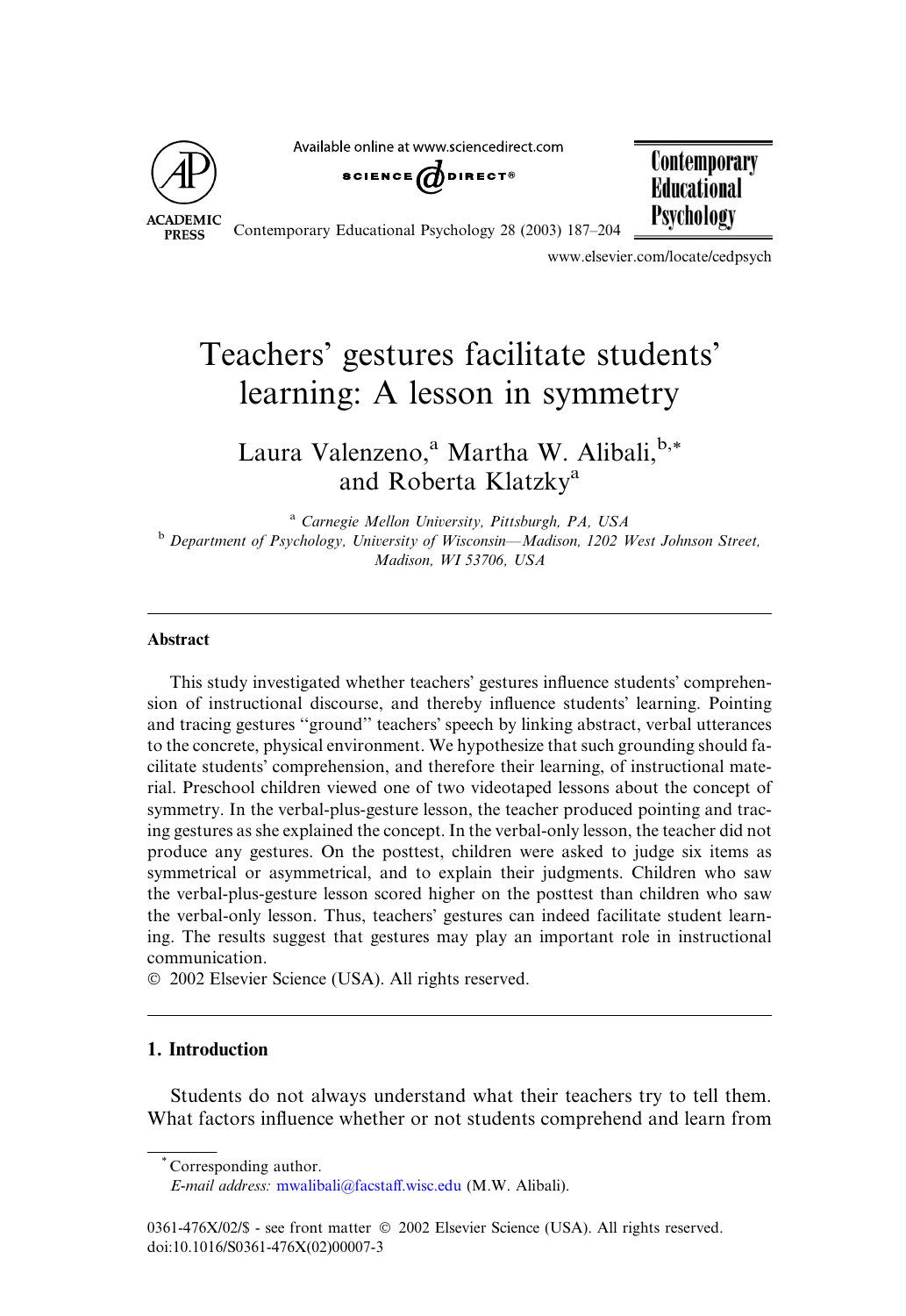instructional discourse? It seems likely that the same factors that influence listeners' comprehension of oral language might influence students' comprehension of instructional discourse. One such factor is the non-verbal support for language comprehension that is provided by speakers' gestures. Previous studies have shown that speakers' gestures facilitate listeners' comprehension of speech, particularly when the verbal message is ambiguous (Thompson & Massaro, 1986), highly complex (Graham & Heywood, 1976; McNeil, Alibali, & Evans, 2000), or uttered in a soft voice (Berger & Popelka, 1971).

Students' comprehension may be challenged by instructional discourse that presents new concepts and uses unfamiliar terms. This study investigates whether teachers' gestures influence students' comprehension of instructional discourse, and thereby influence students' learning. Most previous research on gesture in instructional settings has focused on children's gestures (e.g., Crowder, 1996; Crowder & Newman, 1993; Moschkovich, 1996; Perry, Church, & Goldin-Meadow, 1988) or on whether teachers can glean information from children's gestures (e.g., Alibali, Flevares,  $\&$ Goldin-Meadow, 1997; Goldin-Meadow, Wein, & Chang, 1992). In contrast, the goal of the present study is to investigate whether children glean information from *teachers*' gestures. We focus on the role of gesture in conveying substantive information relevant to the lesson content, rather than regulatory information (e.g., facilitating turn-taking in classroom interaction) or affective information (e.g., information about attitudes, immediacy, or warmth; Andersen & Andersen, 1982).

There is ample evidence that speakers' gestures can convey meaning in ordinary face-to-face interactions (see Kendon, 1994; for a review). Furthermore, previous research has documented that teachers do indeed use gestures in classroom settings (Flevares & Perry, 2001; Neill, 1991; Neill & Carswell, 1993; Zukow-Goldring, Romo, & Duncan, 1994). However, as yet, there is little empirical evidence about whether teachers' gestures actually affect students' learning. Only two studies to our knowledge have directly examined the influence of teachers' gestures on students' understanding (Berch, Singleton, & Perry, 1995; Goldin-Meadow, Kim, & Singer, 1999). Both focused on students learning to solve mathematical equivalence problems (e.g.,  $3+4+5=3+$ ), and both focused on individual interactions between a student and another person. One study examined students learning from real teachers naive to the experimental hypothesis (Goldin-Meadow et al., 1999), and the other examined students' learning from an experimenter who served as the instructor (Berch et al., 1995).

The Goldin-Meadow et al. (1999) study focused on students ''uptake'' of information from the preceding conversational turn. The primary finding was that students were more likely to reiterate the information the teacher conveyed in speech on the preceding turn when the teacher's speech was accompanied by a *matching* gesture, which was defined as a gesture that con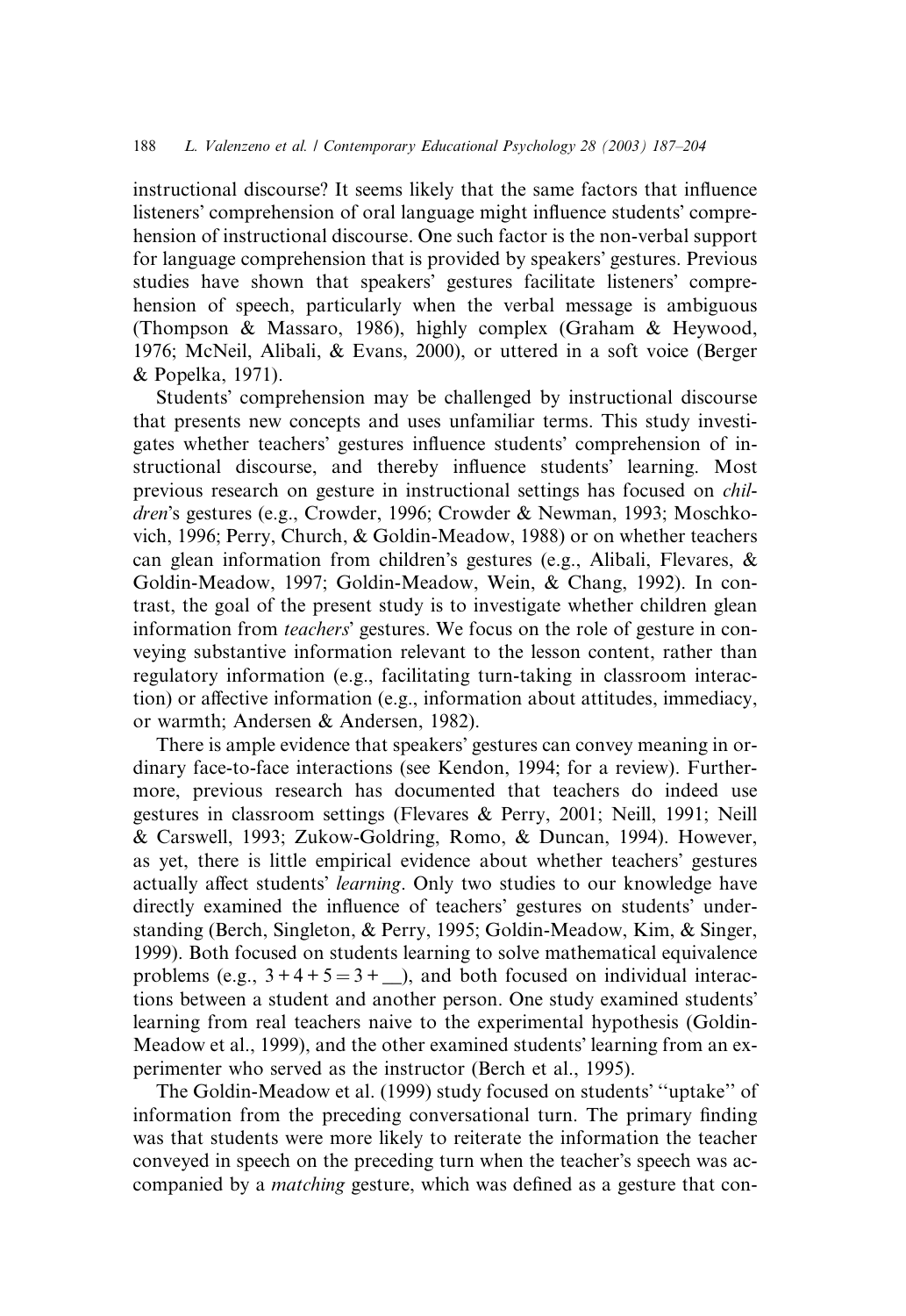veyed the same information as speech, and therefore reinforced the verbal message. In addition, students were less likely to reiterate the information the teacher conveyed in speech on the preceding turn when the teacher's speech was accompanied by a *mismatching* gesture, defined as a gesture that conveyed different information from speech, and therefore did not reinforce the verbal message. Goldin–Meadow et al. concluded that gesture facilitated children's comprehension of teachers' speech when it matched speech, and hindered children's comprehension of teachers' speech when it mismatched speech. However, Goldin–Meadow et al. did not examine whether students uptake of teacher's information predicted whether or how much students learned from the tutorial interaction.

Berch et al. (1995) compared students' learning from speech accompanied by gesture and speech alone. Students initially received one of two lessons about mathematical equivalence, one that included gestures and one that did not. Following the lesson, students completed a posttest, and students who did not succeed on the posttest then received the other of the two lessons. The primary finding was that more students succeeded on the problems after the verbal-plus-gesture lesson than after the verbal-only lesson. However, the differences were small at each time point, and no statistical analysis was reported, so no firm conclusions can be drawn.

The goal of the present study was to examine the effects of teachers' gestures on children's learning. To address this issue, we selected the concept of bilateral symmetry as the target concept. We chose this concept for three reasons. First, previous work on gesture and learning has focused primarily on mathematical problem solving in the elementary grades. We wished to extend this research to a new taskand age group. Second, the concept of bilateral symmetry is fairly simple and can be readily learned by young children, but it is often not directly taught until the early elementary grades. Therefore, we expected that preschool students would not already be familiar with the concept. Third, we wished to use a concept that teachers would ordinarily explain using gestures. Because symmetry is a visuo-spatial concept, it fulfilled this criterion. Indeed, because gestures are themselves visuo-spatial, they may be especially important for communicating about visuo-spatial concepts.

To decide what types of teacher gestures to include in our experiment, we drew on previous research that examined gesture production among real teachers in real classroom settings. One such study showed that teachers frequently use pointing and tracing gestures (Alibali, Sylvan, Fujimori, & Kawanaka, 1997; see also Fujimori, 1997). These investigators analyzed five fifth-grade geometry lessons about how to find the area of a triangle. The lessons had been videotaped in real mathematics classrooms, three in the United States and two in Japan, and were drawn from a dataset collected by Jim Stigler and Giyoo Hatano. Both American and Japanese teachers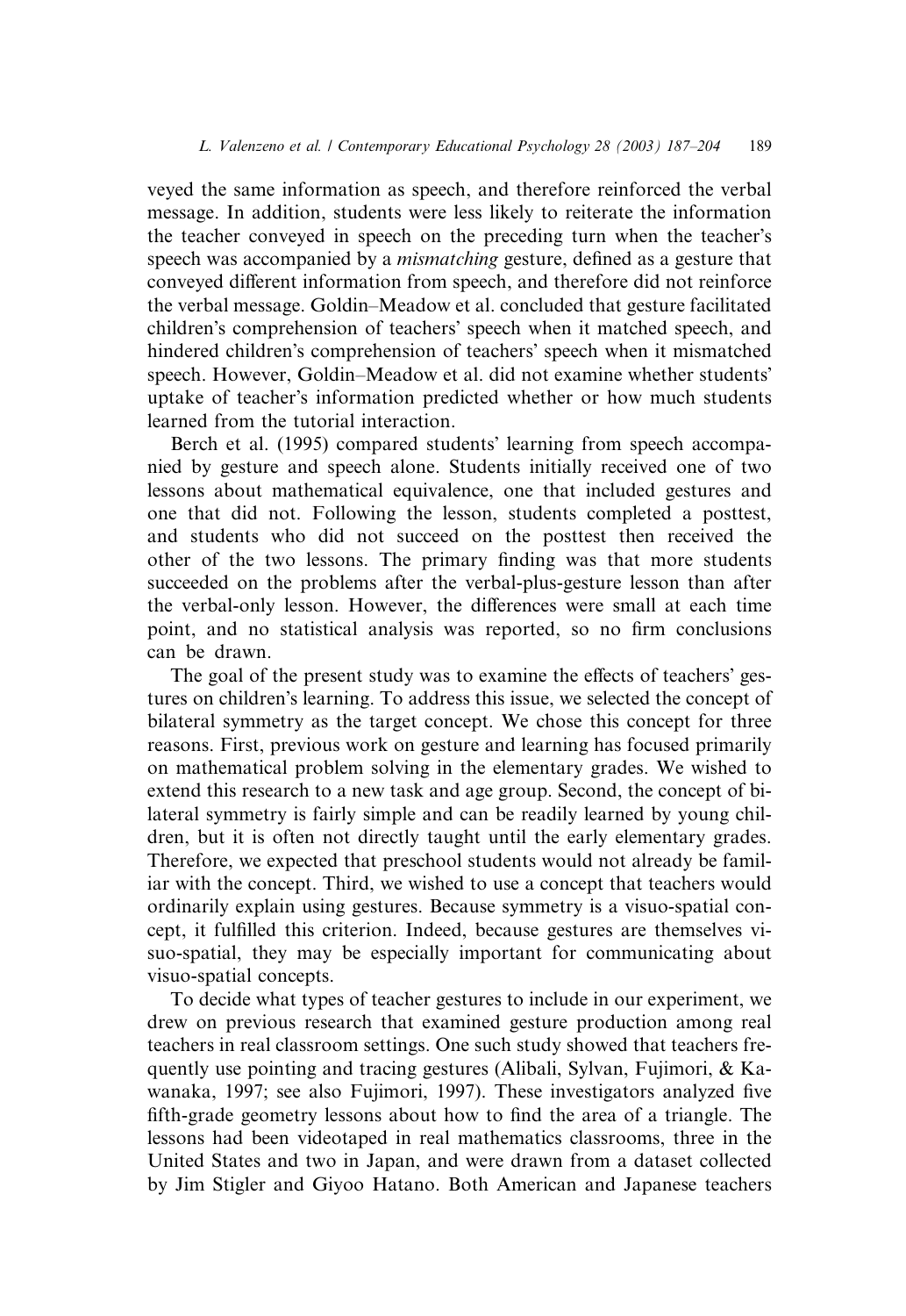used gestures primarily to guide students' attention. For example, one American teacher said, "There's another way of writing this" while pointing to a formula written on the board. As a second example, one Japanese teacher said, "See this triangle?" (*Kono sankakkei arimasune*) while tracing the perimeter of a triangle that had been drawn on the board. We suggest that such gestures "ground" teachers' talk by linking the abstract, verbal utterance to the concrete, physical environment. We hypothesize that such grounding should facilitate student's comprehension, and therefore their learning, of instructional material. Therefore, the lessons that we constructed for the present experiment varied the teacher's use of pointing and tracing gestures.

We compared children's learning from two lessons, one that included gestures and one that did not. In the verbal-only lesson, the teacher did not produce any gestures. In the verbal-plus-gesture lesson, the teacher used pointing and tracing gestures, such as pointing to individual shapes or tracing shapes' features. The audio portion of the lesson was *identical* in the two conditions. We hypothesized that children would learn more when teachers used gesture to ground their instructional discourse; therefore, we predicted that children in the verbal-plus-gesture lesson group would be better able than children in the verbal-only lesson group to identify symmetrical and asymmetrical items in a posttest. Furthermore, we predicted that children in the verbal-plus-gesture lesson group would be better able to explain why items are or are not symmetrical. Finally, because pointing and tracing gestures are used to guide students' attention, we hypothesized that students would pay more attention to the verbal-plus-gesture lesson than to the verbal-only lesson.

# 2. Method

## 2.1. Participants

Participants were 25 children (12 boys and 13 girls) from two classrooms at a university laboratory preschool. The sample was predominantly Caucasian (84%) and predominantly middle to upper-middle class. The children ranged from 4 years, 2 months, to 5 years, 3 months, with a mean age of 4 years, 6 months.

# 2.2. Procedure

Children were brought individually to a testing room that contained a table, two chairs and a small television-VCR unit. A video camera was set up approximately  $6'$  from the table. The child sat in front of the television-VCR, and the experimenter sat across from the child.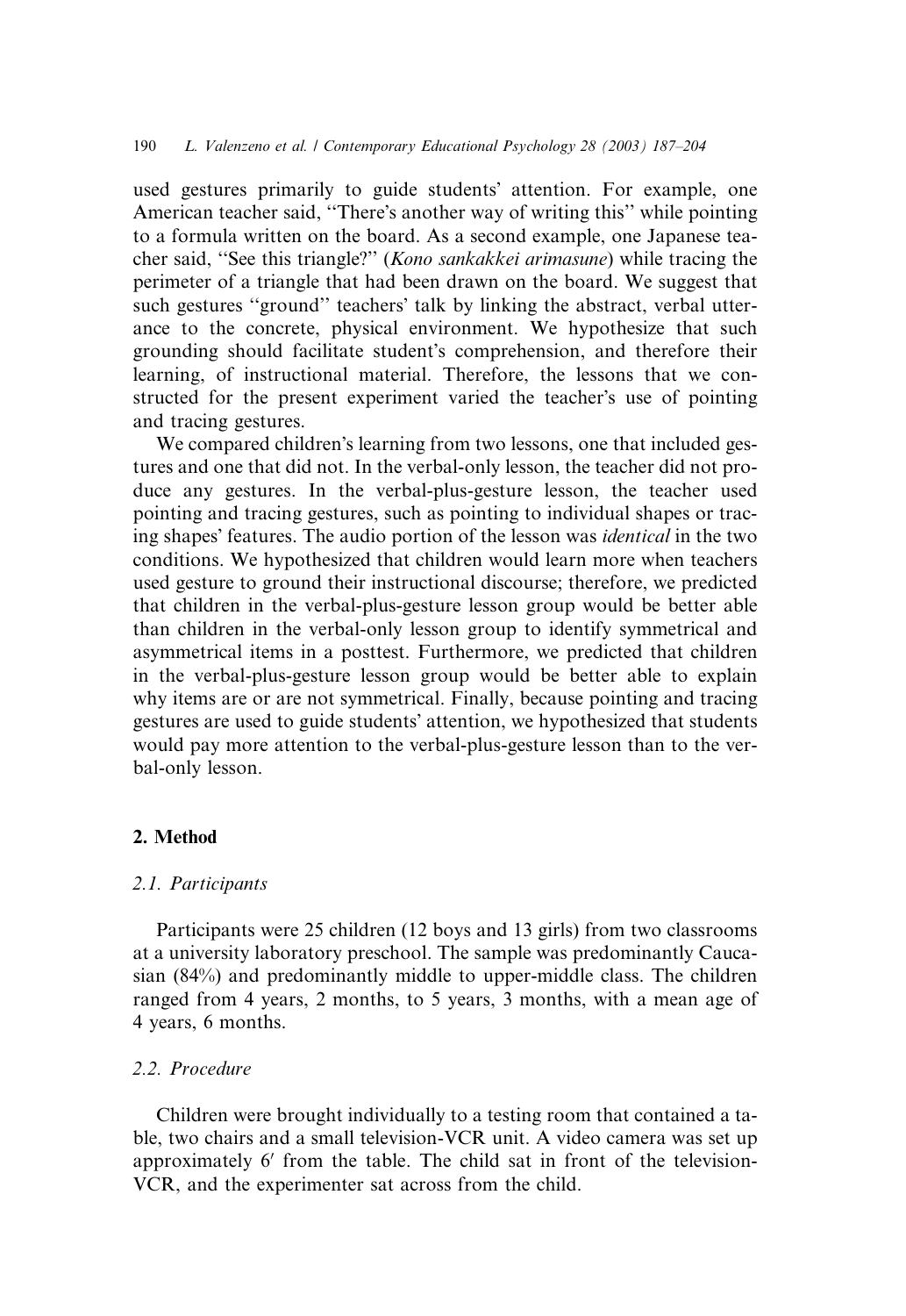#### 2.2.1. Pretest

At the beginning of the session, the experimenter asked the child, ''Do you know what it means for something to be symmetrical?'' If the child said yes, the experimenter asked the child to explain. Next, each child was given a sheet of paper that contained four pictures: a cross, a letter C, a mitten, and a heart. The symmetrical items (the heart and the cross) were symmetrical only about the vertical axis, and the asymmetrical items (the mitten and the letter C) were asymmetrical about both the horizontal and vertical axes (the letter C that was used was pointed at the bottom and rounded at the top). The child was asked to circle all the symmetrical items.

#### 2.2.2. Lesson

Children were randomly assigned to watch either a verbal-only video lesson  $(N = 13)$  or a verbal-plus-gesture video lesson  $(N = 12)$ . In both lessons, a female teacher explained the concept of symmetry with respect to five shapes, two symmetrical and three asymmetrical, which were attached to the wall and visible in the video (see Fig. 1). Each of the five shapes was referenced during the lesson as an example of either a symmetrical or an asymmetrical shape. The shapes were numbered and were referred to by their numbers (e.g., "shape number one") in the teachers' speech. The asymmetrical shapes represented three different violations of symmetry, which the teacher explained. As seen in Fig. 1, one shape had an extra feature (an oval at one end), one had a mismatching feature (a square rather than an oval), and one had a non-mirror relation (two ovals that were not in mirror-image positions).

In the *verbal-plus-gesture* lesson, the teacher produced pointing and tracing gestures toward the shapes as the concept was explained. The teacher used gestures to indicate the shapes, to delineate the center of each shape, and to show a comparison between the two sides of each shape. In the verbal-only lesson, the teacher stood next to the shapes, but did not produce any gestures. The two lessons used the *same audio track*.<sup>1</sup> Thus, the lessons were identical except for the teacher's use of gesture. For each of the asymmetric shapes, the lesson focused on the specific violation of symmetry represented by the shape (extra feature, mismatching feature, or non-mirror relation). A portion of the script is provided in the Appendix.

In both groups, the experimenter and the child watched the video lesson together. If the child asked questions during the video, the experimenter declined to answer.

<sup>&</sup>lt;sup>1</sup> The audiocassette was made during the initial videotaping of the verbal-plus-gesture lesson. To make the verbal-only lesson, this audio recording was played, and the teacher moved her lips along with the words. Thus, the audio track was identical in the two lessons.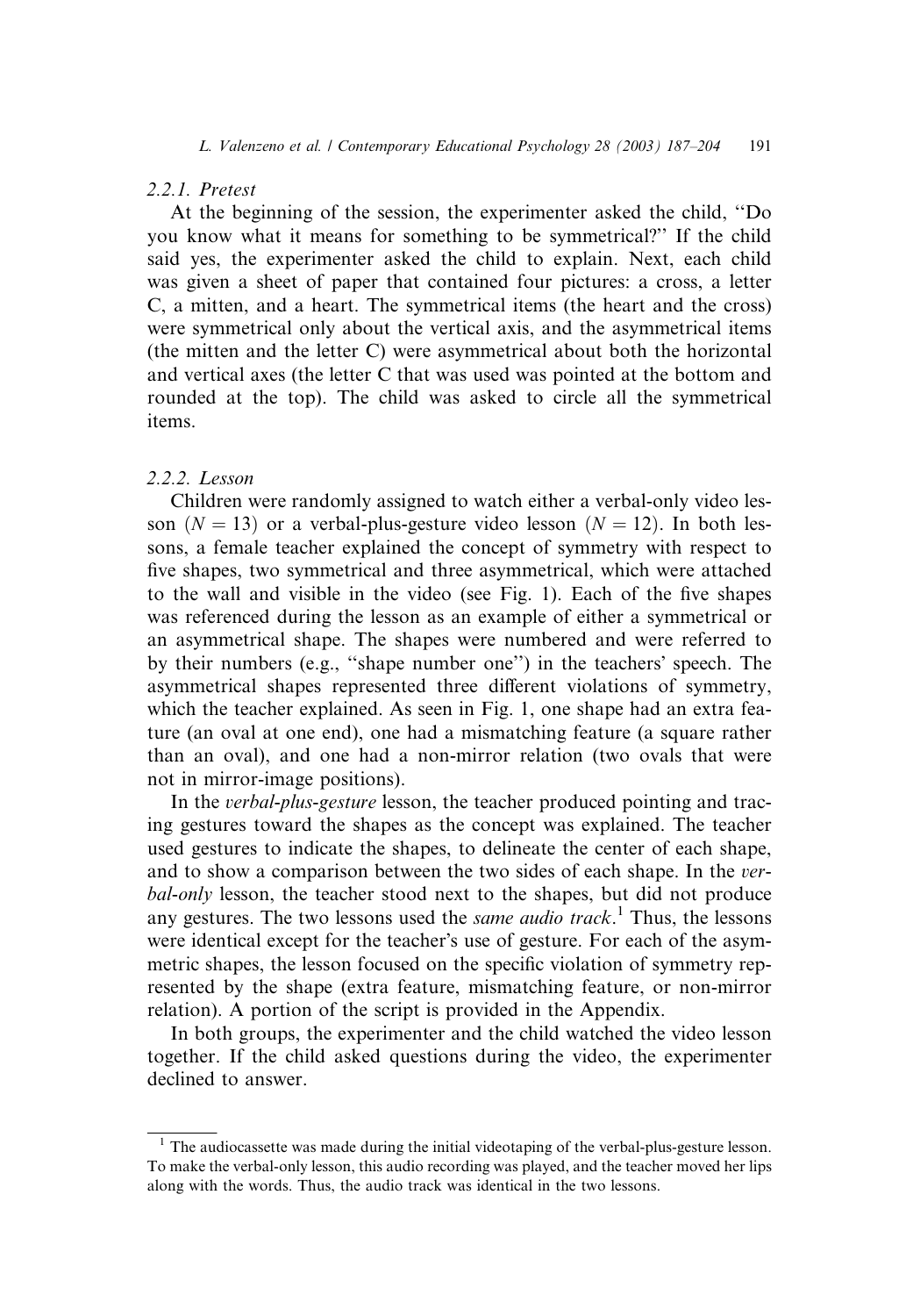

Fig. 1. The five shapes used in the video lessons. The first and the fifth shapes are symmetrical, the second shape is asymmetrical due to an extra feature, the third shape is asymmetrical due to a mismatching feature, and the fourth shape is asymmetrical due to a non-mirror relation between the sides.

## 2.2.3. Posttest

In the posttest, children were presented with a set of six line drawings of familiar objects (see Fig. 2): a leaf, a pair of pants, a diamond ring, a pair of feet, a cup, and a wristwatch. Each item was laminated and cut in half. The asymmetrical items represented the same three violations of symmetry that were discussed in the lesson: the cup had an extra feature, the wristwatch had a mismatching feature, and the pair of feet had a non-mirror relation.

The experimenter placed the 12 item-halves on the table in front of the child, and asked the child to match the items back together. No child took longer than three minutes to match all the items. After the child completed the matching task, the experimenter corrected any matching errors. Next, the experimenter and child looked at each of the items in turn. For each item, the experimenter first made sure that the child knew the name of the item, saying, ''Do you know what this is?'' If the child provided an incorrect label or was not sure, the experimenter provided the correct label, saying, "It's a {ring, leaf, wristwatch, cup, pair of pants, pair of feet}." Next, the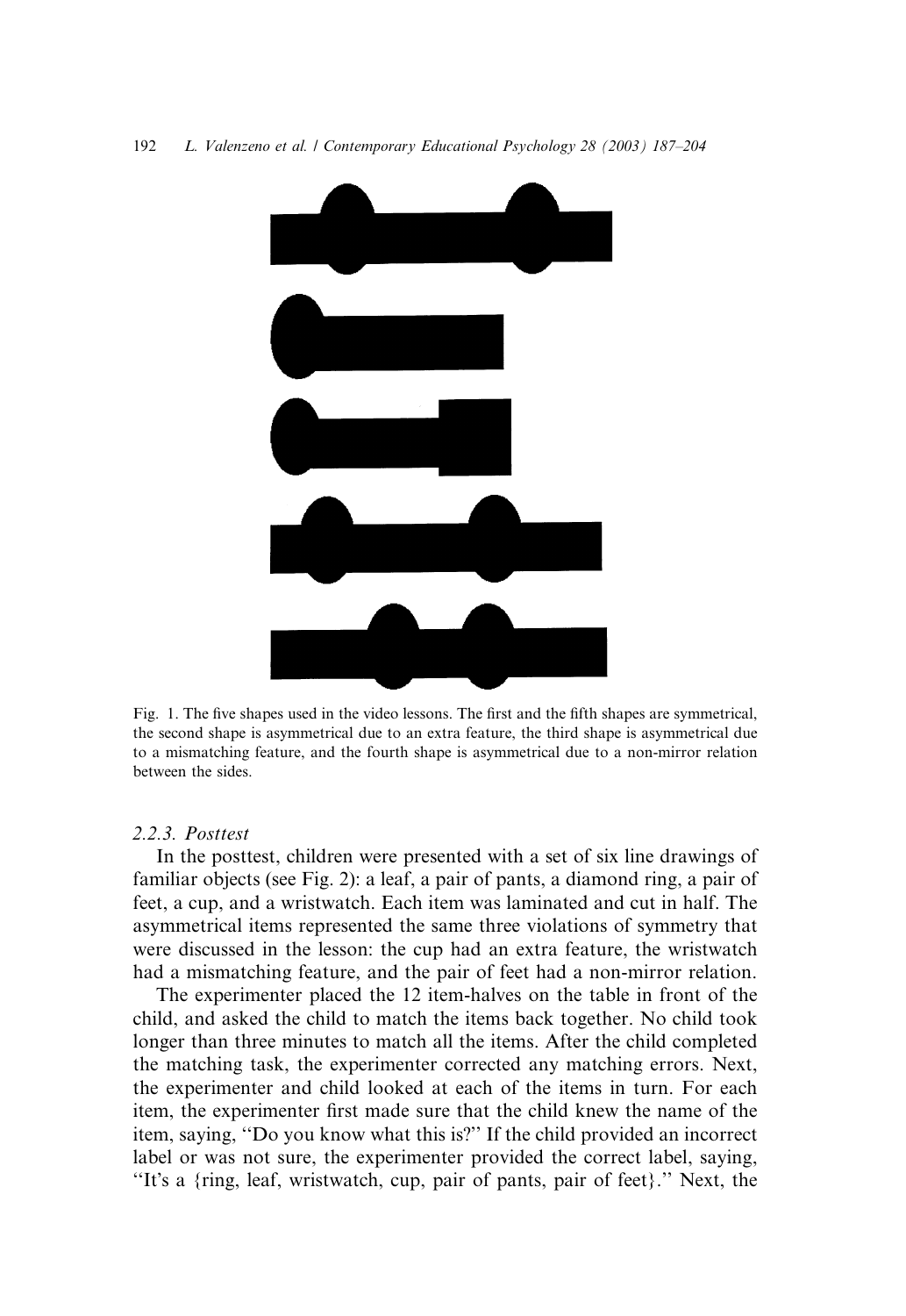

Fig. 2. The six items used on the posttest that followed the lesson. The dotted line on each item indicates where the item was halved for the matching task. The ring, pair of pants, and leaf are symmetrical. The cup is asymmetrical due to an extra feature, the wristwatch is asymmetrical due to a mismatching feature, and the pair of feet is asymmetrical due to a non-mirror relation.

experimenter asked the child whether each item was symmetrical or not symmetrical, and asked the child to explain his or her reasoning, saying, "Why do you think that the {name of item} is {symmetrical/not symmetrical}?" Children's answers were transcribed from the videotape of the session.

# 2.3. Coding

# 2.3.1. Symmetry judgments

Children were assigned one point for each correct judgment of whether an item was symmetrical or not symmetrical. Judgment scores ranged from 0 to 6. Note that this measure considers only the child's judgment and not the explanation provided for that judgment.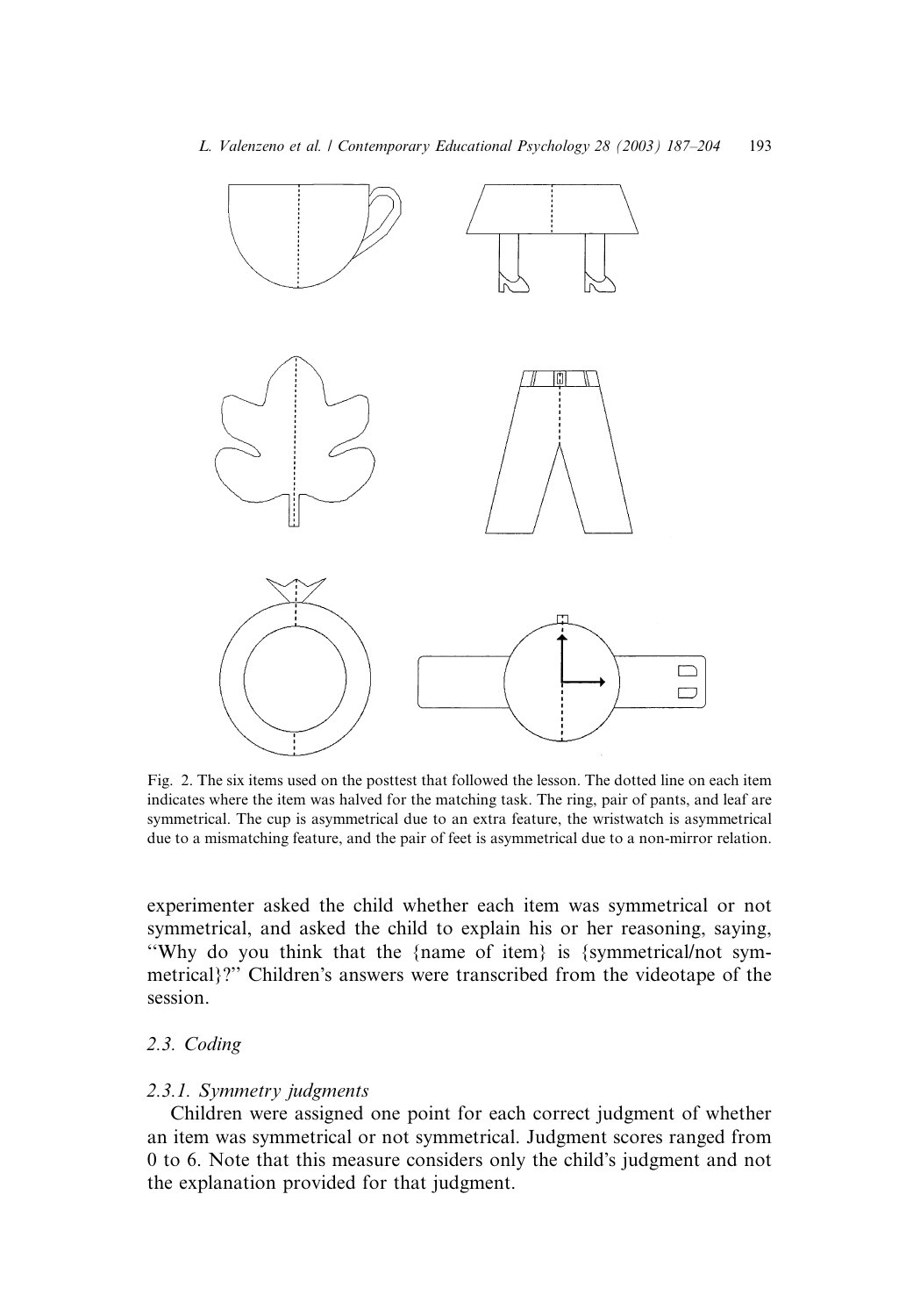## 2.3.2. Symmetry explanations

Three aspects of children's symmetry explanations were coded: (1) content; (2) correctness; and (3) presence of gesture. In the content coding, each explanation was classified into one of the following five categories: (1) Sides explanations focus on the identity or non-identity of the two sides of the item; (2) Mirror explanations focus on the mirror relation between the two sides, or the lack thereof; (3) Halves explanations focus on the fact that the item could be or is split in half; (4) Irrelevant explanations focus on something irrelevant to the task; and  $(5)$  *Don't know* explanations express lack of knowledge or failure to respond. Examples of responses of each type are presented in Table 2.

Each explanation was also scored as either correct or incorrect. To be scored as correct, the explanation needed to invoke one of the symmetry concepts taught in the video, namely either the identity or non-identity of the sides (e.g., ''Because theyre the same sides''), or the mirror relation of the sides or lack thereof (e.g., "Because there are two things that go backwards"). Thus, only responses that received a content code of *Sides* or *Mir*ror could be classified as correct. In addition, the explanation needed to invoke the concept correctly with respect to the item being explained. For example, for the cup, which was asymmetrical, an explanation that invoked the non-identity of the sides (e.g., ''Because this side has a handle and this side doesn't") was scored as correct, but an explanation that invoked the *identity* of the sides (e.g., "Because it's the same sides") was scored as incorrect. Note that children received points for correct explanations both for asymmetrical items and for symmetrical ones. Children's explanation scores ranged from 0 to 6.

Finally, each child's explanation for each item was also coded as either including one or more spontaneous gestures or not including gestures. Most of the gestures that children produced were pointing or tracing gestures.

## 2.3.3. Head turns

As a rough measure of children's attention to the video lessons, the number of times each child turned his or her head away from the video during the lesson was coded.

#### 2.4. Reliability

To establish reliability on coding symmetry explanations, a second coder rescored the data for a subsample of seven children from the verbal transcripts. Agreement between coders was 88% for the content codes and 93% for correctness ( $N = 42$  explanations). To establish reliability on head turns, a second coder viewed the videotapes for a subsample of seven children and rescored the data. The correlation between coders was  $r = .94$ .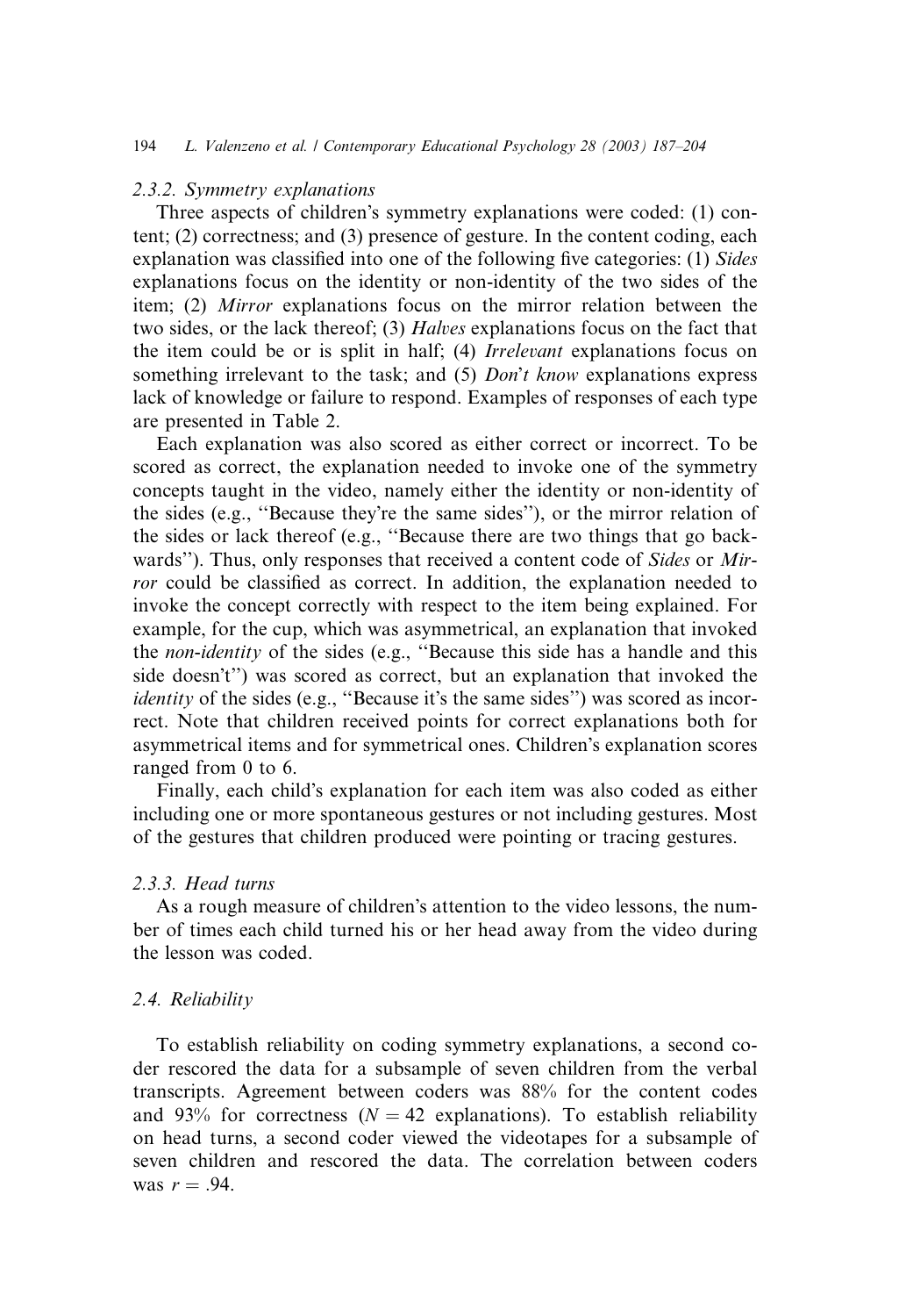## 3. Results

# 3.1. Pretest performance

None of the children succeeded on both parts of the pretest. When asked what it means for something to be symmetrical, two children provided a reasonable answer. However, both of these children circled non-symmetrical items when asked to find the items that were symmetrical on the pretest worksheet (one circled the mitten, and the other circled both the mitten and the letter C). Another child circled the correct items (the cross and the heart) when asked to find the items that were symmetrical; however, this child did not provide a reasonable answer when asked to explain what it means for something to be symmetrical.

## 3.2. Posttest performance

To evaluate posttest performance, we assessed the number of items for which each child both made a correct judgment *and* provided a correct explanation. This is a stringent measure of success, and it is unlikely to be contaminated by guessing or by simple repetition of the teacher's words. We also report results for children's symmetry judgments on their own (i.e., not in conjunction with explanations), and we describe general patterns in children's symmetry explanations.

For all statistical analyses, we assessed performance both across participants and across items. Because all hypotheses were directional, one-tailed tests of significance were used. Cohen's  $d$  was used to index effect sizes.

#### 3.2.1. Combined judgments and explanations

Children in the in the verbal-plus-gesture lesson condition provided correct judgments and explanations on more items than did children in the verbal-only lesson condition ( $M = 2.08$ ,  $SE = 0.57$ , vs.  $M = 0.85$ ,  $SE = 0.41$ ),  $t(23) = 1.79$ ,  $d = 0.75$ ,  $p < .05$ , one-tailed. This effect also held when the three children who succeeded on part of the pretest were excluded from the sample,  $t(20) = 1.75$ ,  $d = 0.78$ ,  $p < .05$ , one-tailed. Because scores in the verbal-only lesson condition approached floor, we also evaluated the hypothesis using a non-parametric test, the Mann–Whitney U test, and found the same result,  $U = 45.5$ ,  $z = 1.86$ ,  $p < .05$ , one-tailed.

This effect was also highly reliable across items, paired  $t(5) = 7.52$ ,  $d = 3.36, p < .001$ . As seen in Table 1, for every one of the six items, more children in the verbal-plus-gesture condition than in the verbal-only condition provided correct judgments and explanations. Children's level of success differed across the three asymmetric items. The item with the extra feature (the cup) was judged and explained correctly by the greatest number of children, followed by the item with the mismatching feature (the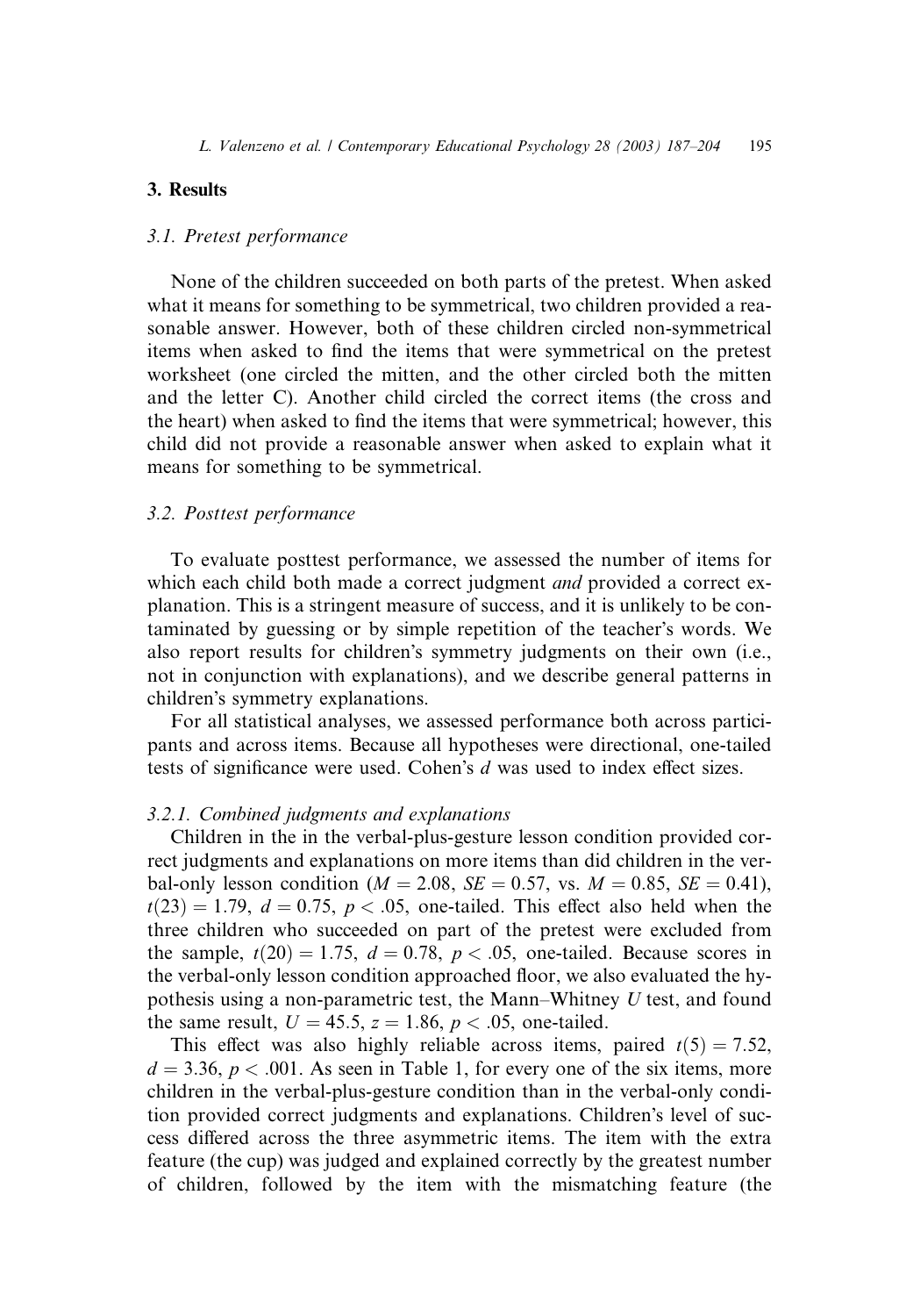| Item                        | Judgments plus explanations |          | Judgments alone |          |  |
|-----------------------------|-----------------------------|----------|-----------------|----------|--|
|                             | V Only                      | V plus G | V Only          | V plus G |  |
| Symmetrical items           |                             |          |                 |          |  |
| Ring                        | 15                          | 42       | 38              | 67       |  |
| Pants                       | 15                          | 25       | 46              | 36       |  |
| Leaf                        | 15                          | 42       | 31              | 58       |  |
| Asymmetrical items          |                             |          |                 |          |  |
| Cup (extra feature)         | 23                          | 42       | 62              | 50       |  |
| Watch (mismatching feature) | 8                           | 33       | 54              | 67       |  |
| Feet (non-mirror relation)  | 8                           | 25       | 54              | 42       |  |
| Average                     | 14                          | 35       | 47              | 53       |  |

Percent of children in each group who performed correctly on each measure for each item

*Note.* V Only = Verbal-only condition; V plus  $G =$  Verbal-plus-gesture condition.

wristwatch). The item with the non-mirror relation (the pair of feet) was the most difficult for the children.

## 3.2.2. Judgments alone

Table 1

Next, we examined children's symmetry judgments on their own (i.e., considered apart from explanations). Children in the verbal-plus-gesture condition made more correct judgments than did children in the verbal-only condition, but only by a small and non-significant margin ( $M = 3.17$ ,  $SE = 0.41$ , vs.  $M = 2.85$ ,  $SE = 0.32$ ),  $t(23) = 0.63$ ,  $d = 0.26$ , ns. The item analysis was also non-significant. As seen in Table 1, for three of the six items, more children in the verbal-plus-gesture condition than in the verbal-only condition made correct judgments, and for the remaining three items, more children in the verbal-only condition made correct judgments. It is possible that, at least in some cases, children may have guessed about whether the items were symmetrical or not symmetrical. It is also possible that they had sufficient knowledge to make a correct judgment, but not to articulate its basis.

## 3.2.3. Explanations

Finally, we examined children's symmetry explanations. We first considered whether children in the two conditions were differentially likely to produce gestures along with their explanations. We found no significant difference in the number of explanations in which children produced gestures (verbal-only  $M = 3.92$ ,  $SE = 0.52$ , vs. verbal-plus-gesture  $M = 3.75$ ,  $SE = 0.63$ ,  $t(23) = 0.21$ ,  $d = -0.09$ , ns.

We next evaluated the content of children's explanations, based on the coding scheme presented in Table 2. Table 3 presents the mean number of explanations of each type produced by children in each condition, and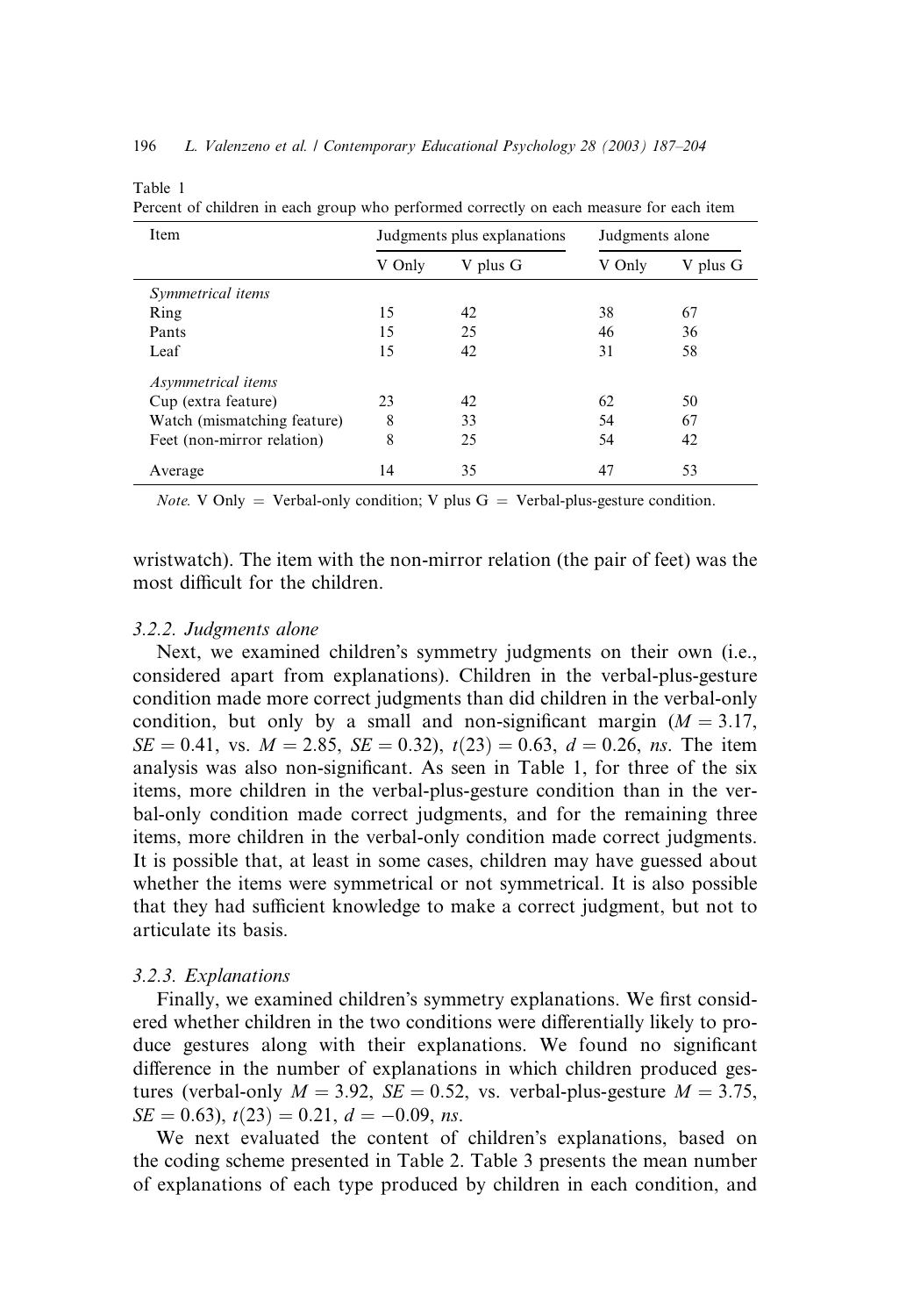| Type of<br>explanation | Definition                                                                                                                             | Examples                                                                                                                             |
|------------------------|----------------------------------------------------------------------------------------------------------------------------------------|--------------------------------------------------------------------------------------------------------------------------------------|
| <b>Sides</b>           | Focus on the fact that the two<br>sides are identical or not<br>identical. May do so by referring<br>to features on one or both sides. | "Because they're both the same."<br>"Because the sides are different."<br>"Because this side has a handle<br>and this side doesn't." |
| Mirror                 | Focus on the mirror relation or<br>lack of mirror relation between<br>the two sides. May do so by<br>describing orientation.           | "Because they're facing a<br>different way."<br>"They aren't backwards."<br>"Because they're going in the same"<br>direction."       |
| Halves                 | Focus on the fact that the item<br>can be or is split in half.                                                                         | "Because it can come apart."<br>"Because they're put together."                                                                      |
| <b>Irrelevant</b>      | Focus on something irrelevant<br>to the task, or provide an<br>uninterpretable answer.                                                 | "Because it's on a tree."<br>"Because if you broke it, you<br>wouldn't have it anymore."<br>"They're both not the right thing."      |
| Don't know             | Express lack of knowledge or<br>decline to respond.                                                                                    | "Because, um, I don't know."                                                                                                         |

Table 2 Explanation categories, definitions, and examples

Table 3

Mean number of responses of each type (out of 6) produced by children in each condition

| Type of explanation | Verbal only | Verbal plus gesture |
|---------------------|-------------|---------------------|
| Sides               | 2.15(0.71)  | 2.42(0.69)          |
| Mirror              | 0.62(0.37)  | 1.75(0.69)          |
| Halves              | 0.77(0.43)  | 0.25(0.25)          |
| Irrelevant          | 1.92(0.54)  | 0.42(0.19)          |
| Don't know          | 0.54(0.29)  | 1.08(0.67)          |

Note. The values in parentheses are standard errors.

Table 4 presents the proportion of children in each group who used each type of explanation for each of the items. As seen in Table 3, children in the verbal-plus-gesture condition produced more Mirror explanations, and children in the verbal-only condition produced more Irrelevant explanations. Children in the two conditions produced Sides explanations about equally often. As seen in Table 4, these same patterns were borne out in the item analysis.

Finally, we focused on the two explanation types that invoked symmetry concepts (Sides and Mirror), and we examined whether children in the two groups tended to invoke these concepts correctly. In the verbal-only condition, children produced an average of 1.54 explanations ( $SE = 0.45$ ) that used the concepts correctly and 1.23 ( $SE = 0.52$ ) explanations that used the concepts incorrectly. In the verbal-plus gesture condition, children produced an average of 2.75 ( $SE = 0.41$ ) explanations that used the concepts correctly, and 1.42 ( $SE = 0.26$ ) explanations that used the concepts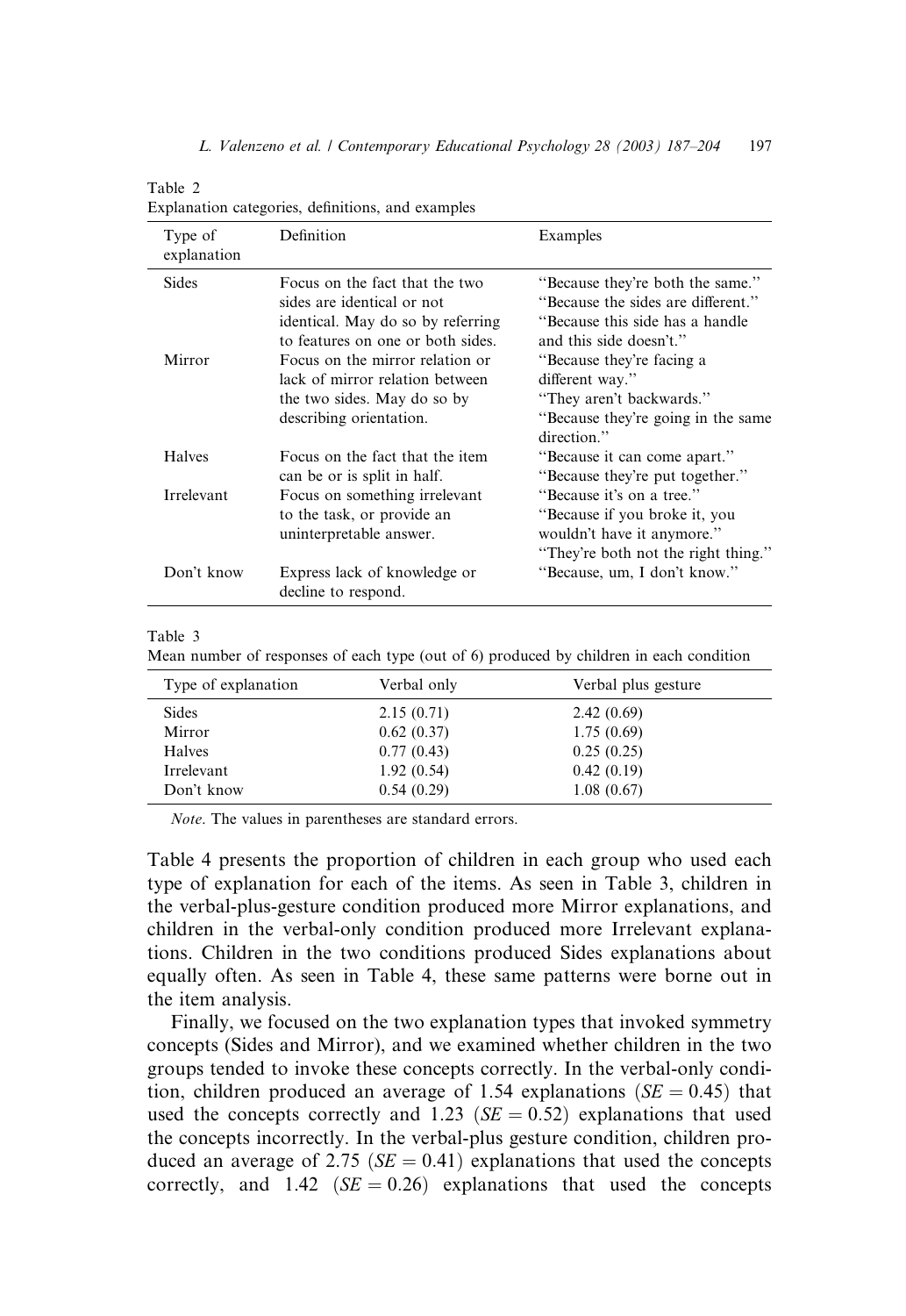| now            |  |
|----------------|--|
| VG             |  |
| 25<br>17<br>17 |  |
| 17<br>17<br>17 |  |
| 18             |  |
|                |  |

Table 4Percent of children in each group who used explanations from each category for each item

| Item                        | <b>Sides</b> |    | Mirror |    | Halves         |          | Irrelevant |          | Don't know |    |
|-----------------------------|--------------|----|--------|----|----------------|----------|------------|----------|------------|----|
|                             | VO           | VG | VO     | VG | V <sub>O</sub> | VG       | VO         | VG       | VO         | VG |
| Symmetrical items           |              |    |        |    |                |          |            |          |            |    |
| Ring                        | 31           | 33 | 15     | 25 | 8              | $\theta$ | 31         | 17       | 15         | 25 |
| Pants                       | 31           | 42 | 8      | 25 | 8              | $\theta$ | 46         | 8        | 8          | 17 |
| Leaf                        | 31           | 33 | 8      | 33 | 23             | 8        | 31         | 8        | 8          | 17 |
| Asymmetrical items          |              |    |        |    |                |          |            |          |            |    |
| Cup (extra feature)         | 38           | 50 | 8      | 25 | 15             | 8        | 31         | $\theta$ | 8          | 17 |
| Watch (mismatching feature) | 54           | 50 | 8      | 33 | 8              | $\theta$ | 31         | $\theta$ | $\theta$   | 17 |
| Feet (non-mirror relation)  | 31           | 33 | 15     | 33 | 15             | 8        | 23         | 8        | 15         | 17 |
| Average                     | 36           | 40 | 10     | 29 | 13             | 4        | 32         |          | 9          | 18 |

*Note.* VO = Verbal-only condition; VG = Verbal-plus-gesture condition.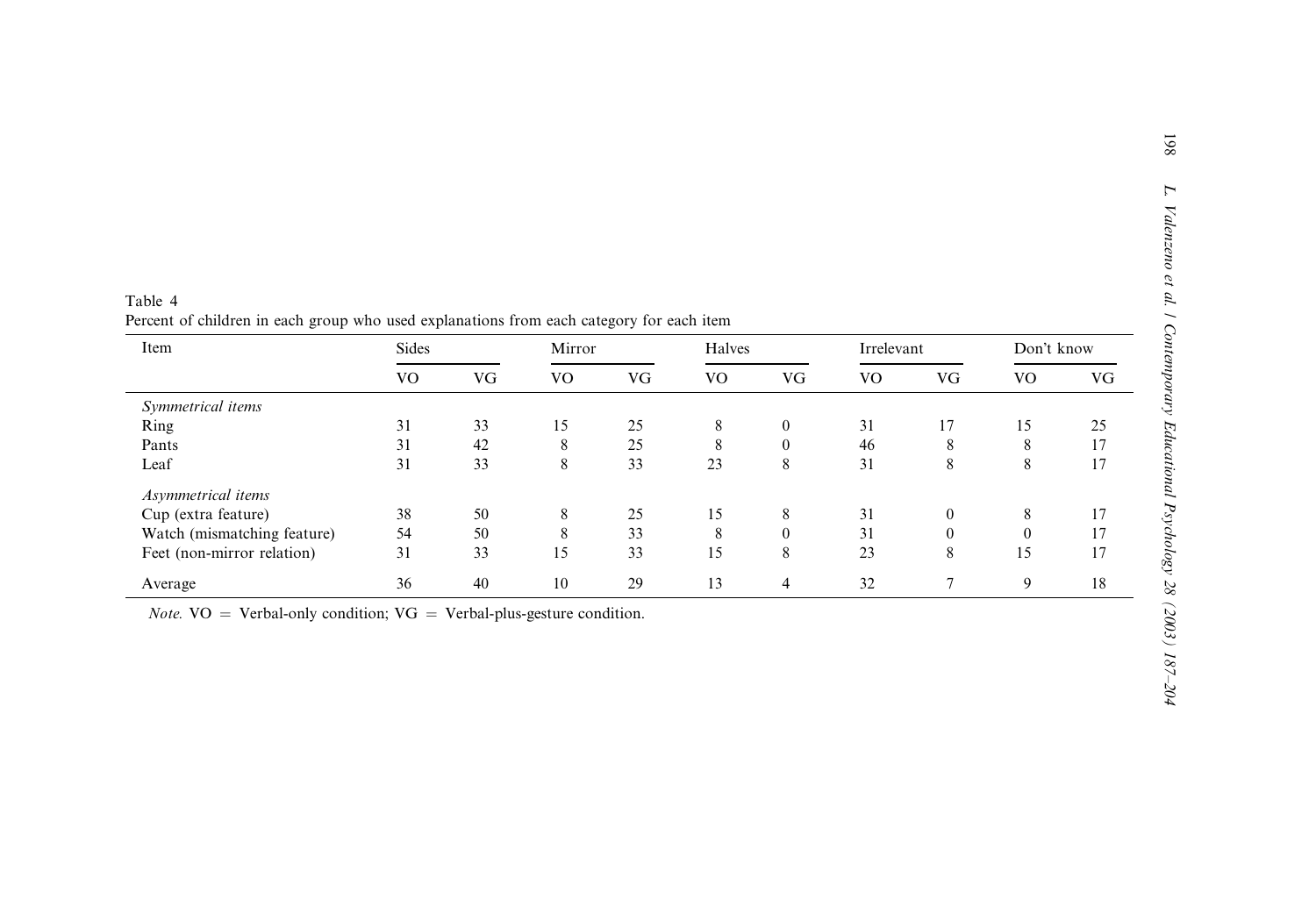incorrectly. Of the 36 Sides or Mirror explanations produced by children in the verbal-only condition, 55% were correct, whereas of the 50 such explanations produced by children in the verbal-plus gesture condition, 66% were correct.

On the whole, the explanation data suggest that children in the verbalplus-gesture condition produced somewhat more advanced explanations than did children in the verbal-only condition. Children in the verbalplus-gesture condition produced more explanations that invoked symmetry concepts, and in particular, more explanations that focused on the mirror relation between the two sides. Further, among explanations that invoked symmetry concepts, those produced by children in the verbal-plus-gesture condition were more likely to be correct.

# 3.3. Attention to the video lesson

The results thus far indicate that children learned more from the lesson that included both speech and gesture. We next considered whether this effect was due to heightened attention in the verbal-plus gesture lesson. To evaluate this possibility, we compared the number of head turns produced across conditions. Because the distribution was non-normal and included an extreme score, we used a non-parametric test, the Mann–Whitney test. As expected, children turned their heads away from the video more often during the verbal-only lesson than during the verbal-plus-gesture lesson  $(M = 13.5, SE = 1.7, vs. M = 9.6, SE = 1.8), U = 47, z = 1.69, p < .05,$ one-tailed. Thus, it appears that children were indeed more attentive to the verbal-plus-gesture lesson.

## 4. Discussion

In brief, children who viewed the lesson that included gestures learned more than children who viewed the lesson that did not include gestures. Thus, teachers' pointing and tracing gestures can indeed facilitate student learning. This study adds to the growing body of evidence showing that gestures do play a role in language comprehension. Further, this study illustrates this point in a context in which comprehension is of great importance—a lesson in which a new concept is being presented. We believe that gesture may be especially important in instructional settings, because instructional discourse often presents new concepts and uses complex language that may challenge students' comprehension.

By what mechanism might teachers' gestures facilitate students' learning? We have argued that gesture facilitates learning by facilitating comprehension. We suggest three, non-mutually-exclusive mechanisms by which this may occur.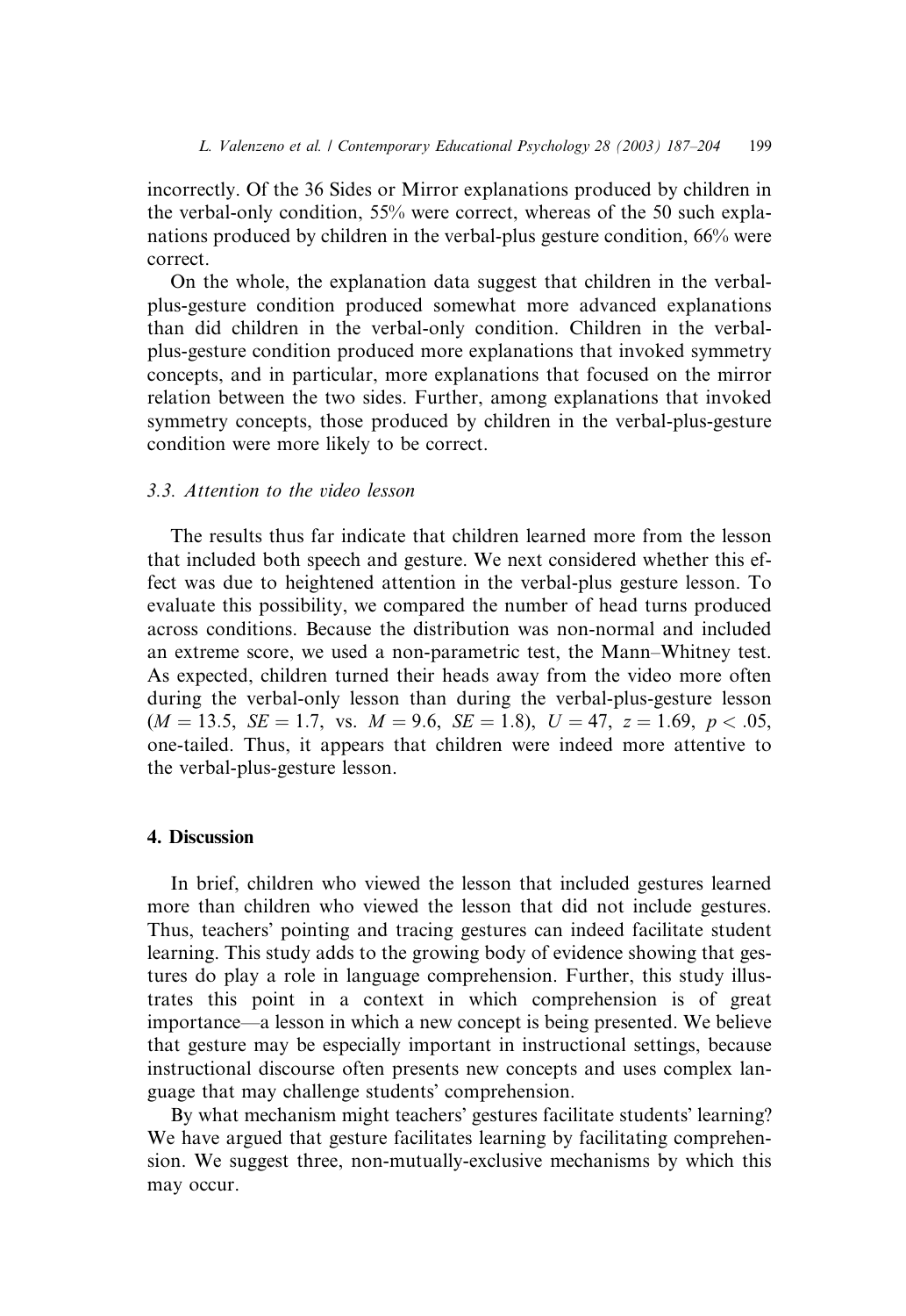One possibility is that teachers' gestures facilitate students' comprehension because they *capture and maintain students' attention*. Consistent with this possibility, we found that children who viewed the verbal-only lesson were less attentive to the video than children who viewed the verbal-plusgesture lesson.

A second, related possibility is that teachers' gestures facilitate students' comprehension because they *provide redundancy in the message*. Because gesture is a second communicative channel, a student has two ''opportunities'' to comprehend a message that is expressed in both speech and gesture. In the verbal-plus-gesture lesson used this study, all gestures conveyed the same message as the accompanying speech. For example, at one point, the teacher said, "Look at shape number one on the wall." In the verbal-plus-gesture condition, the teacher pointed to shape number one during this utterance. A student who missed the verbal message in the verbal-only condition would not know which shape to focus on, but a student who missed the verbal message in the verbal-plus-gesture condition might gain this information from the gesture.

A third, related possibility is that teachers' gestures facilitate students' comprehension because they ground speech in the concrete, physical environment. In so doing, gestures clarify the meanings or referents of terms used in the verbal message. For example, in the lessons used in the present study, the teacher said, ''Imagine a line from top to bottom down the center of the shape.'' In the verbal-plus-gesture condition, the teacher traced an imaginary line down the center of the shape during this utterance. This visual support for speech (the action of tracing the line directly on the shape) may help to clarify just what is meant by ''a line from top to bottom down the center of the shape.'' Students who do not receive this support may have difficulty imagining the position or orientation of the line, so they may less effectively represent the two halves of the shape, and as a consequence, they may have difficulty grasping the concept of bilateral symmetry. Thus, gestures may help to clarify the meanings of key aspects of a verbal message by linking the abstract, verbal utterance to the concrete, physical environment.

This notion of grounding speech in the physical environment is related to Glenberg and Robertson's (1999, 2000) notion of *indexing*. According to Glenberg and Robertson, people comprehend speech by indexing, or by referring words and phrases to objects in the environment or to analog representations of objects (e.g., mental images of objects, or more formally, perceptual symbols as described by Barsalou, 1999). Such indexing is important for comprehension because many concepts and their perceptual features are not pre-existing, but instead must be learned by interacting with the environment (Schyns, Goldstone, & Thibaut, 1998). In the present study, children could index the teacher's speech to the shapes seen on the wall in the video. Since the shapes were visible in both video lessons, this indexing was possible in both conditions. We suggest that gestures may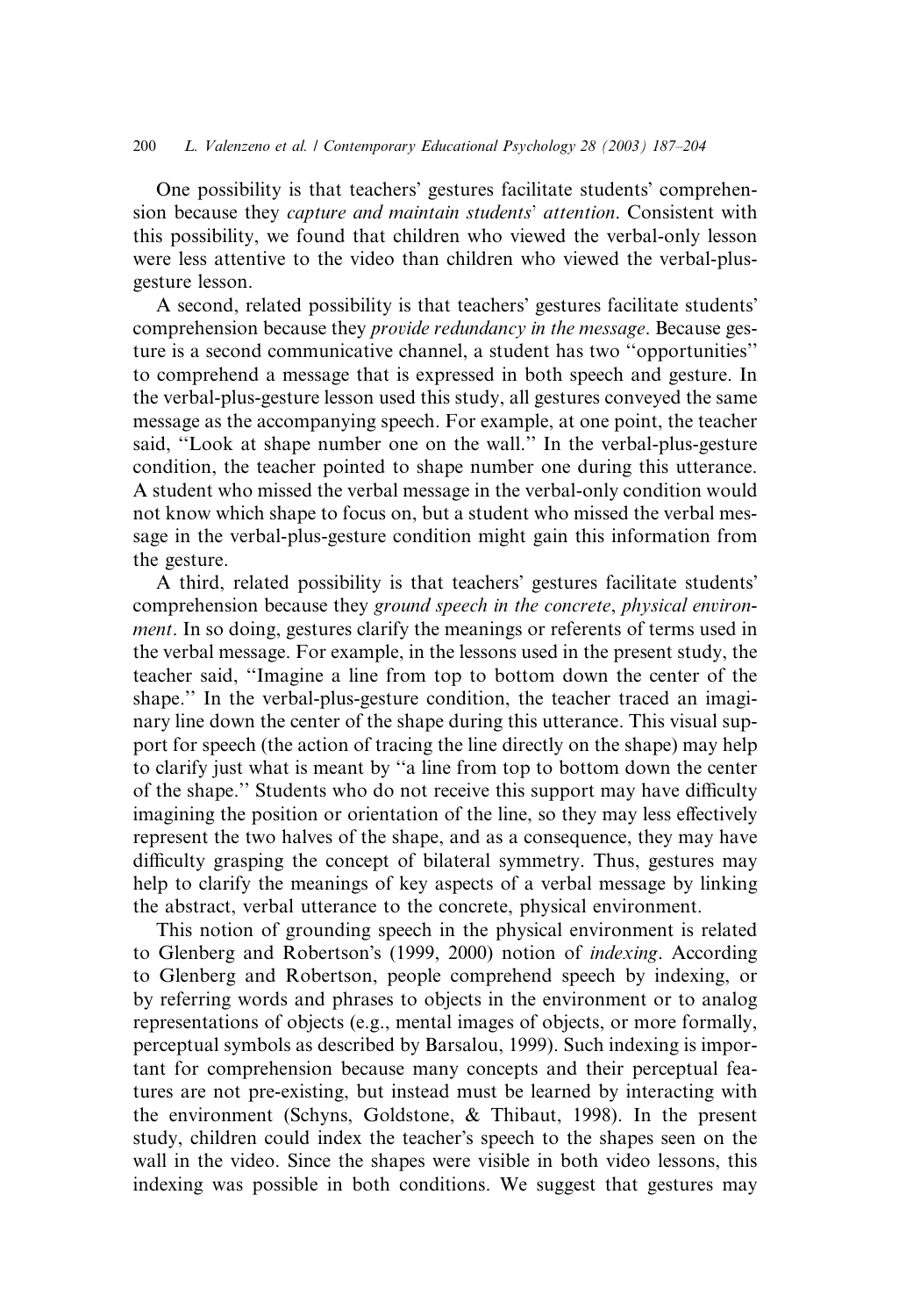facilitate indexing, and thereby facilitate comprehension and learning. Indeed, in an experimental test of indexing, Glenberg and Robertson (1999) manipulated indexing by varying whether or not gestures were used in a videotaped lesson about how to use a compass. Consistent with our results, participants who saw pictures with gestures learned more than participants who saw pictures without gestures.

It should be apparent that these three possible mechanisms are not mutually exclusive. Gestures may serve to capture students' attention precisely because they link speech to the physical environment. Similarly, the benefits of redundant messages may derive from attentional processes, insofar as redundant messages more effectively guide students' attention to key aspects of the physical environment. The present study was not designed to test among these different mechanisms by which gestures might facilitate comprehension and learning, but rather to test the more fundamental question of whether gestures facilitate comprehension and learning in an instructional setting. The study focused only on pointing and tracing gestures, which serve to link speech to the concrete physical environment. To help clarify the mechanisms by which gesture facilitates comprehension and learning, future studies might contrast pointing and tracing gestures with other types of gestures that do not directly link speech to the environment, such as ordinary iconic gestures (e.g., tracing a shape in the air). Alternatively, future studies might contrast gestures with other methods of providing redundancy in the verbal message, such as providing closed captioning.

In addition to their relevance for understanding students' comprehension of instructional discourse, our findings also shed light on why the concept of bilateral symmetry is difficult for young children. Children in this study mastered some principles of symmetry but not others. Specifically, children found the extra feature violation of symmetry the easiest to understand, and the mismatching feature and non-mirror violations of symmetry to be more difficult.<sup>2</sup> Of course, the present study does not allow firm conclusions to be drawn about the order of acquisition of symmetry concepts. However, it is worth noting that children performed most poorly on difficult items in the verbal-only condition. We suggest that nonverbal support for instruction may be especially important for more difficult concepts.

Several other limitations of this experiment must also be acknowledged. First, the results may be specific to the types of gestures used in the present experiment, namely, gestures that are redundant with the accompanying speech. Of course, gestures produced in naturalistic settings are not always

 $2$  It is possible that children had difficulty with the non-mirror violation because the particular stimulus item used (a pair of feet) is symmetrical in ''real life,'' even though the line drawing used in the experiment was not symmetrical (see Fig. 2). Thus, children's difficulty with this particular item may be due to their interpretation of the picture, rather than to the inherent difficulty of the non-mirror relation.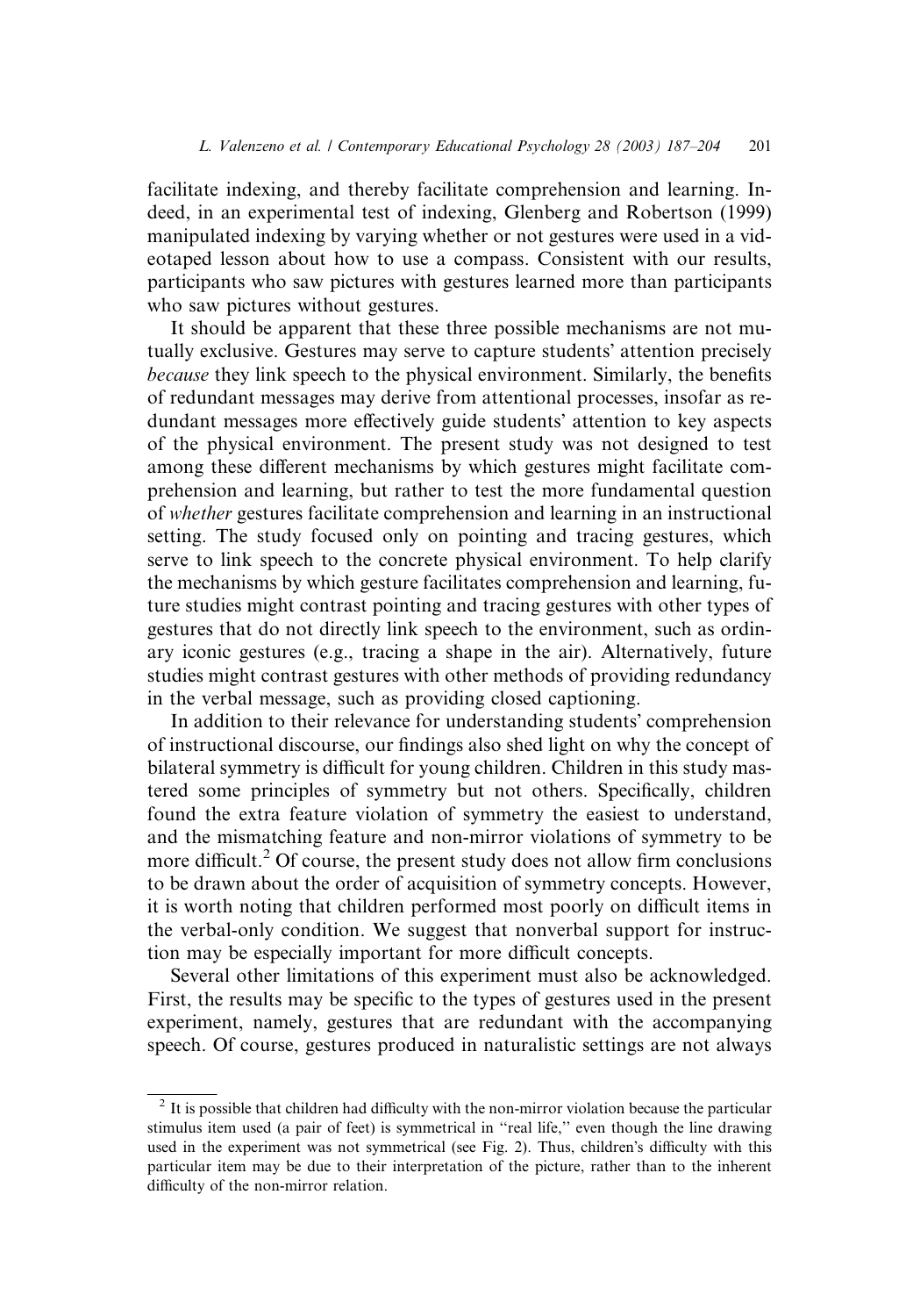redundant with the accompanying speech (Church & Goldin-Meadow, 1986; Perry et al., 1988), and if mismatching or complementary gestures had been used in the present experiment, the results would likely have been different. In some cases, mismatching gestures appear to hinder comprehension of the speech they accompany (Goldin-Meadow & Sandhofer, 1999; McNeil et al., 2000). It is possible that such gestures might actually hinder students' learning (Goldin-Meadow et al., 1999).

Second, the present results may not generalize to other types of lesson content. Gestures may be especially important in communicating about visuo-spatial information, such as the symmetry concept used in this study. For lesson content that is not visuo-spatial in nature, instructors' gestures may not contribute to students' comprehension.

Third, the experiment did not test a realistic instructional setting, but instead used a videotaped lesson, which children viewed individually. Although this may be a realistic model of some distance learning settings, it is not a realistic model of classroom instruction, especially in the elementary grades. It remains to be tested whether the present results would generalize to other types of instructional settings, as well as other age groups and other types of lesson content.

Despite its limitations, the present study represents one step toward the broad goal of understanding factors that influence students' comprehension in instructional settings. Gestures play a potentially important role in facilitating comprehension, and this may be especially true when challenging new concepts and complex language are introduced. The present experiment showed in particular that teachers' pointing and tracing gestures can promote students' learning of visuo-spatial concepts from instructional discourse. We suggest that teachers would be well advised to utilize such gestures when they teach.

# Acknowledgments

This paper is based on a Senior Honors Thesis conducted at Carnegie Mellon University by Laura Valenzeno, under the direction of Roberta Klatzky and Martha Alibali. Support was provided by a grant from the Undergraduate Research Initiative at Carnegie Mellon University. We are grateful to Sharon Carver, Jean Simpson, and the students, teachers, and parents at the Carnegie Mellon University Children's School, who made this work possible. We also thank Eric Seshens for help in developing the symmetry task, Yuka Fujimori and Angela Zacchero Wagner for help with pilot work and for contributions to the study design, Maureen Kaschak for assistance with coding, and Julia Evans, Arthur Glenberg, Christopher Hartmann, and the anonymous reviewers for helpful comments on previous versions of the manuscript.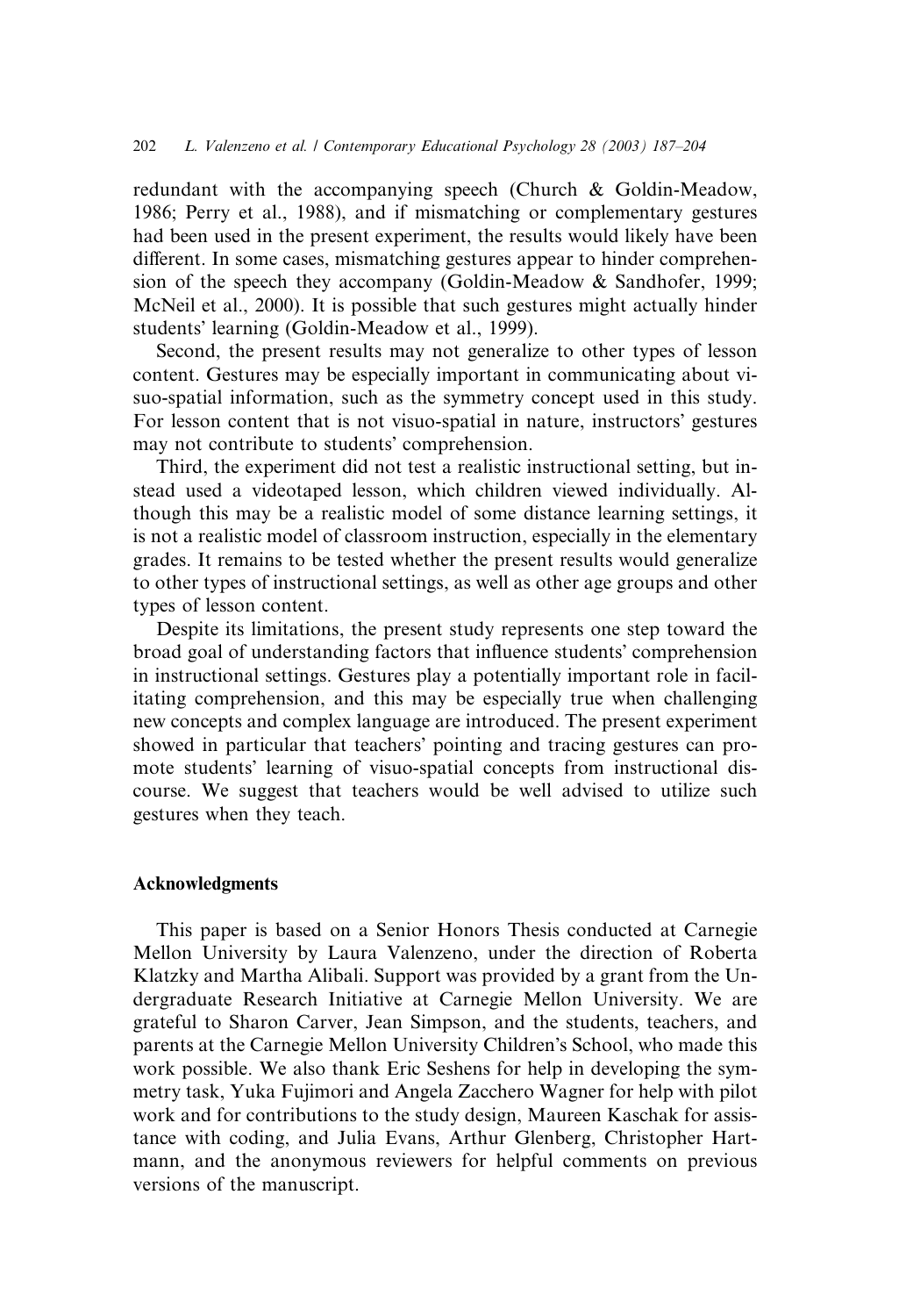#### Appendix

Excerpt from the verbal lesson with accompanying gestures in curly brackets { }.

Sample of the lesson for a symmetrical shape: Now look at shape number 1 on the wall {point to shape #1}. Imagine a line from top to bottom down the center of the shape {trace a line down the vertical center of the shape}. Now you have split it into two sides {point to each side, one at a time}. Look at the two sides {point to each side, one at a time}. One side has half of an oval with a bar sticking out from it {trace the perimeter of the first side}. The other side has half of an oval with a bar sticking out from it too {trace the perimeter of the second side}. The two sides look just like each other {point to each side, one at a time} only they go in different directions {trace each side from the middle of the figure out to the edges, simultaneously}. They are backwards from each other, so this shape {point to a spot underneath the vertical center of the shape} is symmetrical.

Sample of the lesson for an asymmetrical shape: Now look at shape number 4 on the wall {point to shape #4}. Imagine a line from top to bottom down the center of the shape {trace a line down the vertical center of the shape}. Now you have split it into two sides {point to each side, one at a time}. Look at the two sides {point to each side, one at a time}. One side has an oval with a bar going through it {trace the perimeter of the first side}. The other side has an oval with a bar going through it too {trace the perimeter of the second side}. The two sides look just like each other {point to the two sides, one at a time}, but they go in the same direction {trace both sides from their leftmost to rightmost edge, simultaneously $\}$ . They are not backwards from each other, so this shape {point to a spot underneath the vertical center of the shape} is not symmetrical.

## References

- Alibali, M. W., Flevares, L., & Goldin-Meadow, S. (1997). Assessing knowledge conveyed in gesture: Do teachers have the upper hand? Journal of Educational Psychology, 89, 183–193.
- Alibali, M. W., Sylvan, E. A., Fujimori, Y., & Kawanaka, T. (1997). The functions of teachers gestures: What's the point? Paper presented at the Annual Meeting of the Midwestern Psychological Association, Chicago, Illinois.
- Andersen, P., & Andersen, J. (1982). Nonverbal immediacy in instruction. In L. L. Barker (Ed.), Communication in the classroom (pp. 98–120). Englewood Cliffs, NJ: Prentice-Hall.
- Barsalou, L. W. (1999). Perceptual symbol systems. Behavioral and Brain Sciences, 22, 577–660.
- Berch, D., Singleton, J. L., & Perry, M. (1995). Many hands make learning math easy. Paper presented at the annual meeting of the Society for Research in Child Development, Indianapolis, Indiana.
- Berger, K. W., & Popelka, G. R. (1971). Extra-facial gestures in relation to speech reading. Journal of Communication Disorders, 3, 302–308.
- Church, R. B., & Goldin-Meadow, S. (1986). The mismatch between gesture and speech as an index of transitional knowledge. Cognition, 23, 43–71.